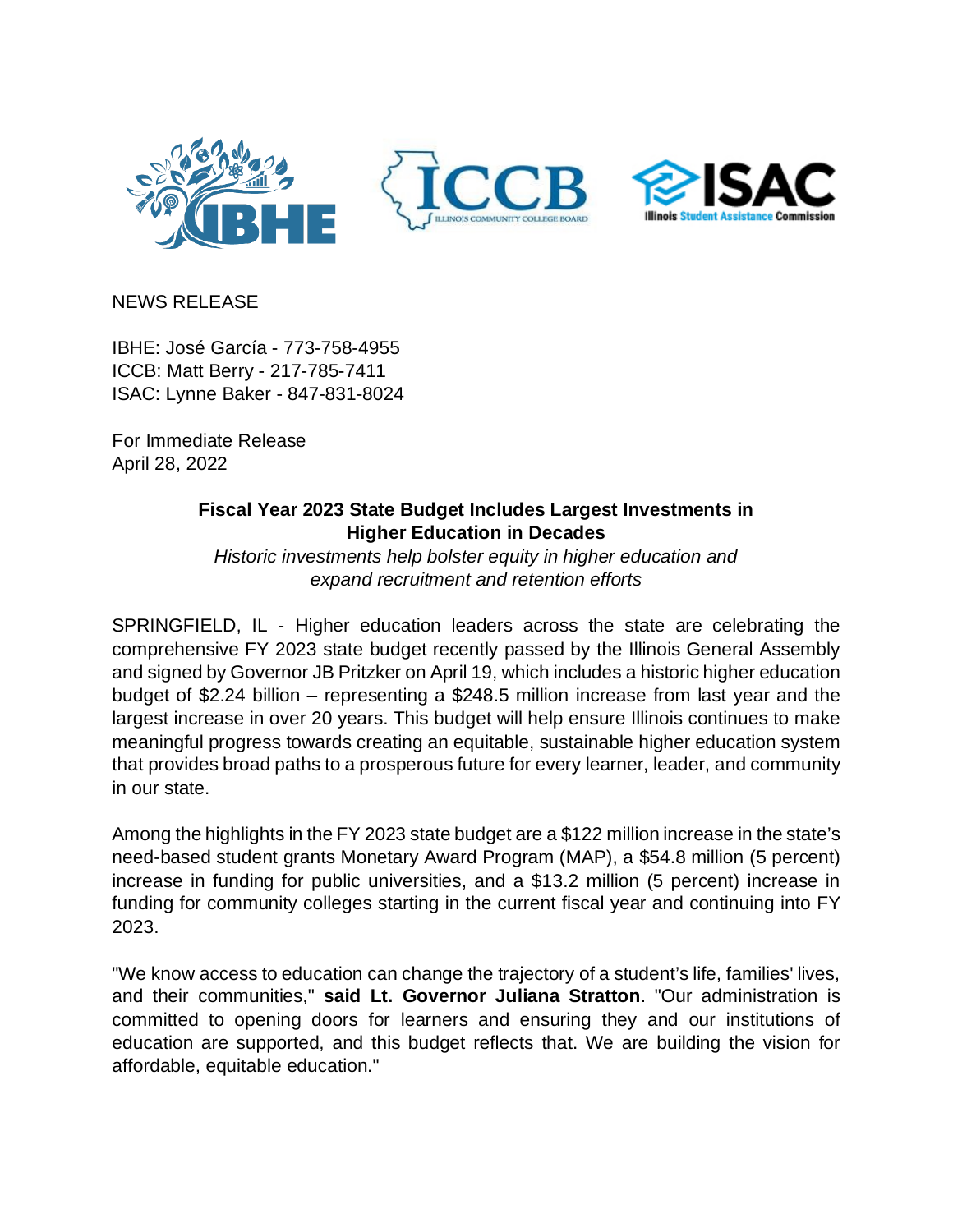This historic investment in MAP is the largest ever and moves us closer to reaching our goal of \$1 billion in MAP funding in 10 years. These crucial funds will create more opportunities for students attending community colleges by expanding MAP eligibility to over 2,000 short-term credit-bearing certificate programs not previously eligible for financial aid. Expanding eligibility for MAP grants will also help meet the needs of Illinois residents on their journey to economic empowerment, regardless of whether their path is job training, an associate degree, or a bachelor's degree.

Additionally, the budget includes an increase of \$2.3 million for the Minority Teachers of Illinois (MTI) scholarship to attract more teaching candidates of color to high-need schools, and an increase of \$535,000 for the Diversifying Faculty Initiative to increase minority faculty.

The budget also includes important investments for recruitment and retention efforts in health care: \$25 million for the Pipeline for Advancement of the Healthcare (PATH) Workforce, a new program to expand the health-care workforce through the state's community college system; \$10 million for the Behavioral Health Workforce Education Center, a new partnership with the Illinois Department of Human Services and higher education to expand the number of behavioral health-care workers; \$6 million for new scholarship and loan repayment programs for school social workers; and \$5 million for the new Community Behavioral Health Care Professional Loan Repayment Program. These efforts will increase the state's health-care workforce as we continue to recover from the effects of the COVID-19 pandemic.

"These historic investments in our state's public universities, community colleges and recruitment and retention priorities will help ensure access to college is more equitable and that money is not a barrier for populations that have historically been denied the resources for obtaining the education needed for economic mobility," **said IBHE Board Chair John Atkinson**. "A stronger, more skilled workforce will provide employers the diverse talent needed to foster a thriving Illinois."

"Illinois Community Colleges already account for \$3.5 billion in economic output and more than 43,000 jobs across Illinois. The increased overall funding this year will allow our system to create even more opportunities for students no matter where you live," **said ICCB Board Chair Lazaro Lopez**.

"This budget reflects the crucial, equity-driven priorities of the Illinois Board of Higher Education," **said IBHE Executive Director Ginger Ostro**. "We are eager to continue to work collaboratively with higher education leaders from across the state to strategically use these funds to deliver results that close equity gaps that have historically negatively impacted students of color, students from low-income households, students from rural communities and working adults."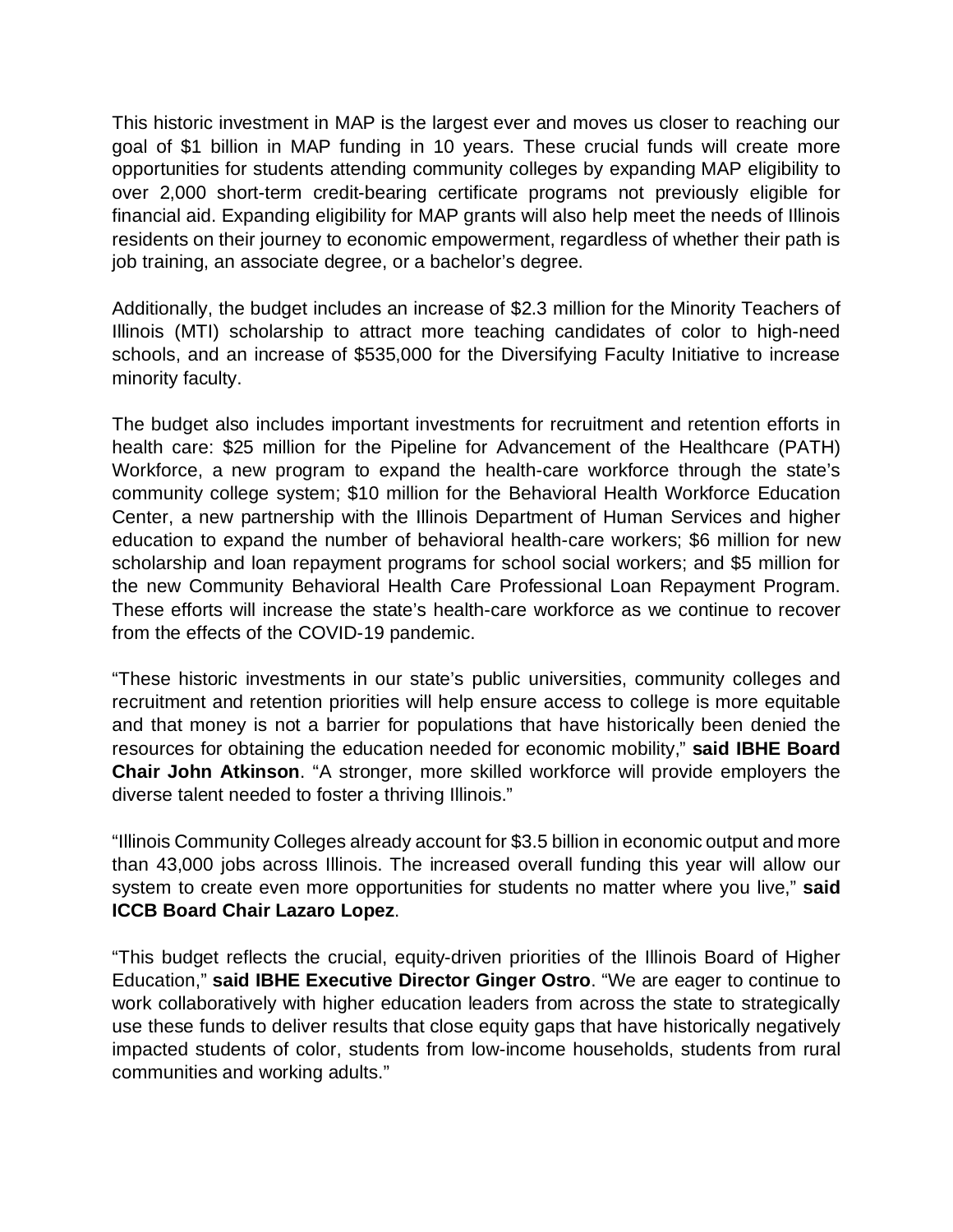"We applaud Governor Pritzker's continued support of community colleges. This increased investment will not only fill a critical need for healthcare workers in our state. Funding these career technical education programs will also allow thousands of Illinoisans to earn a certificate over the course of months, not years, and will put them on a path to a good-paying, meaningful career in the healthcare field quickly," **said ICCB Executive Director Brian Durham**.

Also noteworthy is the one-time \$230 million payment which will eliminate the estimated unfunded liability for the state's pre-paid tuition program, College Illinois!<sup>®</sup>. These funds will bring immediate relief and comfort to the nearly 25,000 contract holders who have faced uncertainty about the state's ability to meet its fiscal obligations to participating students and families. The payment will also save the state \$75 million over the long term.

"Increasing MAP funding to a historic high of \$601 million means that the program will likely serve all eligible applicants with larger awards—improving the purchasing power of MAP and significantly increasing access to higher education for students who might not otherwise have thought it was possible," **said ISAC Executive Director Eric Zarnikow**. "This extensive investment in education, including the supplemental appropriation for the College Illinois! Prepaid Tuition Program, reflects the State's commitment to meeting its obligations and working to ensure that every student in Illinois has the educational opportunity they deserve."

## **[Highlights of the fiscal year 2023 budget:](https://www.ibhe.org/assets/files/hesb/FY23_Budget_Bill_Summary_for-Web_4.9.2022.pdf)**

• \$122 million increase in MAP funding, while also expanding MAP to many credit-bearing programs of less than one year offered through Illinois Public Institutions

• \$54.8 million (5%) increase in funding for public universities through a supplemental appropriation starting in fiscal year 2022 and continuing in fiscal year 2023

• \$13.4 million (5%) increase in funding for community colleges through a supplemental appropriation starting in fiscal year 2022 and continuing in fiscal year 2023 and \$2.6 million (5%) increase for adult education and career and technical education

• \$25 million for the Pipeline for Advancement of the Healthcare (PATH) Workforce, a new program to expand the health care workforce and additional \$2.8 million to encourage and support recruitment and retention of nurse professionals

• \$1.98 million to increase the Diversifying Faculty in Illinois program, expanding the number of fellowships to increase the number of minority faculty